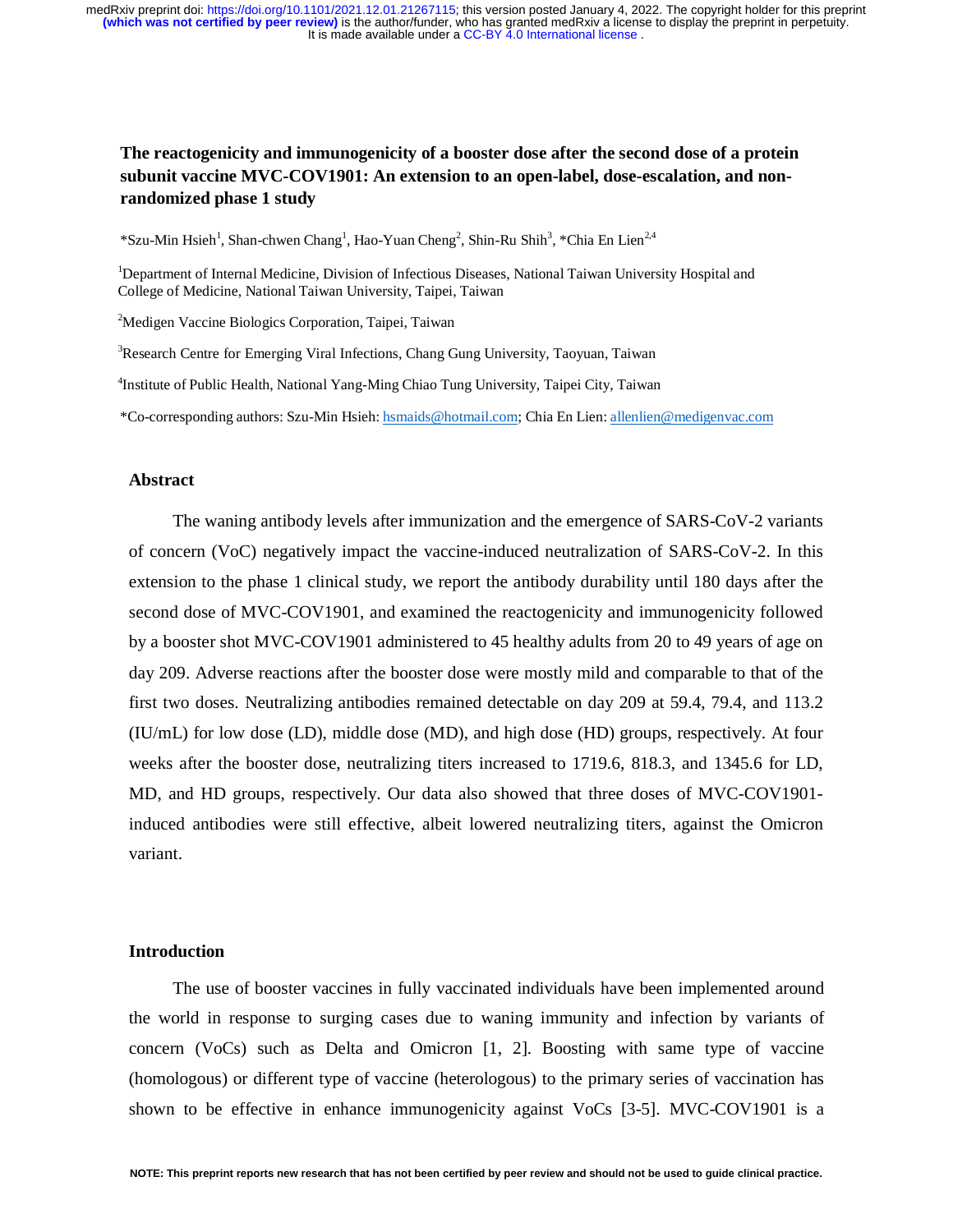protein subunit COVID-19 vaccine based on the stable prefusion spike protein S-2P adjuvanted with CpG 1018 and aluminum hydroxide that has been authorized for emergency use in Taiwan [6]. The phase 1 clinical trial of MVC-COV1901 was designed as a dose-escalation trial with three groups of dose levels at 15 subjects for each group [7]. The current study is an extension of the MVC-COV1901 phase 1 study to investigate the antibody persistence after the second dose and the immunogenicity and reactogenicity of a booster dose six months after primary vaccination.

#### **Methods**

This is an extension to the phase 1 study to evaluate the safety and immunogenicity of MVC-COV1901 [7]. Three different dose levels employed in the original Phase 1 trial were low dose (LD), middle dose (MD), and high dose (HD) (5 μg, 15 μg, and 25 μg, respectively) of S-2P protein adjuvanted with CpG 1018 and aluminum hydroxide [7]. Booster doses were administered on Day 209 with MD used as the booster dose for the LD and MD group, while HD was used for the HD group (Figure 1).

Anti-SARS-CoV-2 spike antibody levels were measured by enzyme-linked immunosorbent assay (ELISA) using customized 96-well plates coated with S-2P antigen and expressioned in Binding Antibody Unit per mL (BAU/mL) [7]. Neutralizing antibody levels were measured by live-SARS-CoV-2 (Wuhan wildtype, hCoV-19/Taiwan/4/2020, GISAID# EPI\_ISL\_411927) neutralization assay previously performed [6]. Briefly, two-fold serial dilutions of serum samples were mixed with equal volume of 100 TCID<sub>50</sub>/50  $\mu$ L of virus and incubated at 37 °C for one hour. After incubation, the mixture was added to Vero E6 cells and incubated at 37 °C for four to five days. The results were expressed in WHO Standardized International Unit per mL (IU/mL, WHO Standardized) according to previously established methods [6]

The serum samples from MD and HD groups were tested in pseudovirus neutralization assay against pseudoviruses with spike protein of Wuhan wildtype and Omicron variant constructed and performed as in the phase 1 clinical study [7]. Two-fold serial dilution of serum samples were mixed with equal volume of pseudovirus and incubated before adding to the HEK-293-hAce2 cells. Fifty percent inhibition dilution titers  $(ID<sub>50</sub>)$  were calculated with uninfected cells as 100% neutralization and cells transduced with virus as 0% neutralization. The mutations for Omicron variant used in the spike sequence for pseudovirus construction are: A67V, del69-70, T95I, G142D, del143-145, del211, L212I, ins214EPE, G339D, S371L, S373P, S375F, S477N, T478K, E484A. Q493R, G496S, Q498R, N501Y, Y505H, T547K, D614G, H655Y, N679K, P681H,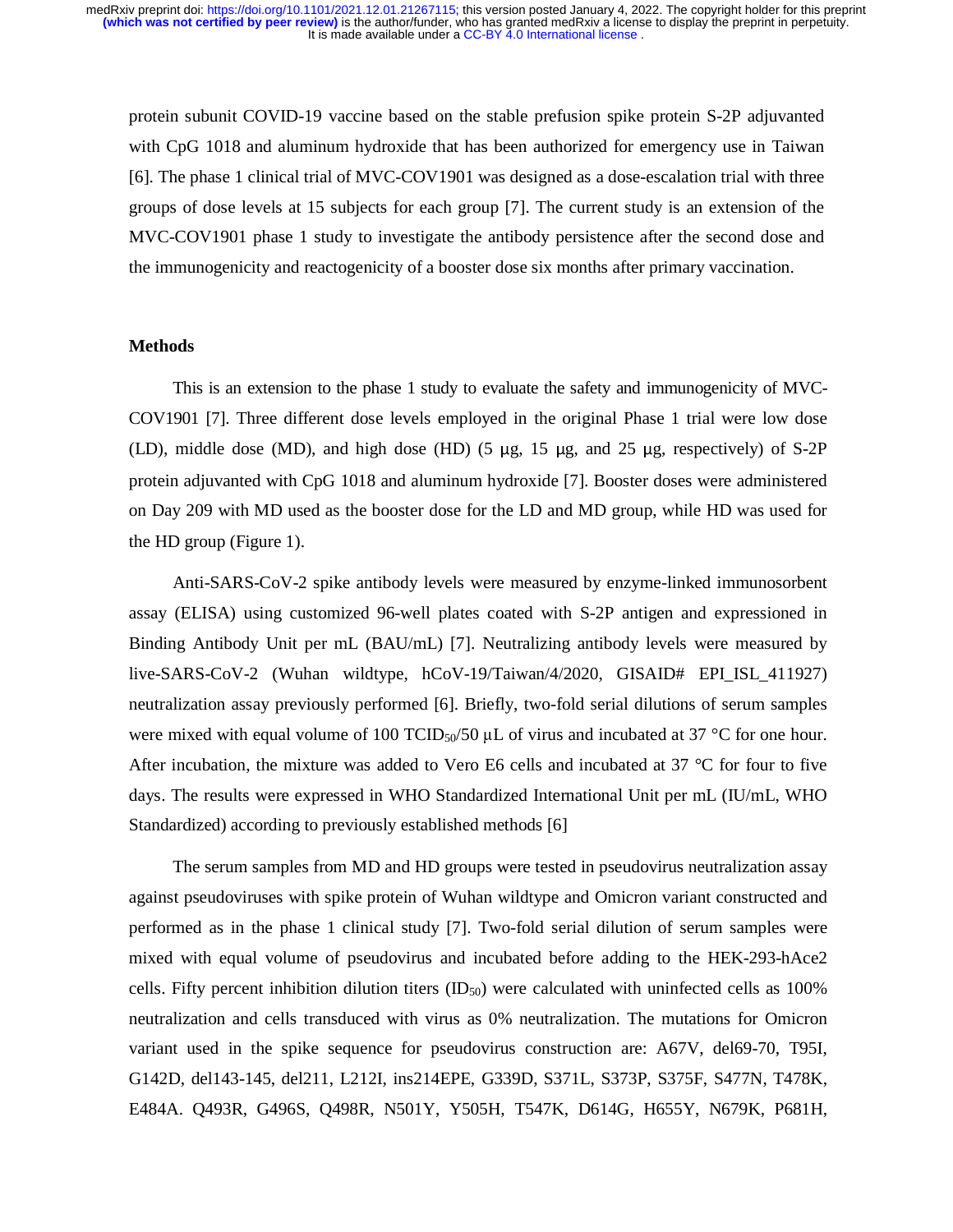D796Y, N856K, Q954H, N969K, L981F according to the most common combination of mutations listed on Coronavirus3D (https://coronavirus3d.org/)

### **Results**

Solicited adverse effects (AEs) are shown as in Figure 2. No SAE or AESI were reported and reactogenicity after the third dose for all participants was comparable to that after the previous two doses. The most common solicited local and systemic effects after any dose were pain and malaise/fatigue, respectively. In terms of solicited local AEs, booster dose resulted in slightly more elevated incidences of pain compared to the first dose and the second dose. A notable difference in solicited systemic AE is the incidence of two events of fever each of grade 1 and 2 in the MD and HD groups after the booster dose, whereas no incidences of fever were reported in the first two doses.

Anti-SARS-CoV-2 antibody levels persisted in all groups at day 209 (6 months after the second vaccination), with geometric mean titers (GMTs, in BAU/mL) of 40.1, 59.9, and 86.6 for LD, MD, and HD groups, respectively (Figure 3A and Appendix A). The corresponding neutralizing  $NT_{50}$  GMTs (IU/mL) were 59.4, 79.4, and 113.2 for LD, MD, and HD groups, respectively (Figure 3B and Appendix B). At four weeks after the booster dose (day 237), the neutralizing GMTs (IU/mL) of the live-virus SARS-CoV-2 neutralizing assay were 1719.6, 818.3, and 1345.6 for LD, MD, and HD groups, respectively (Figure 3B and Appendix B). Serums samples from day 237 of MD and HD groups were subjected to wildtype and Omicron variant pseudovirus assay. Compared to the wildtype, Omicron variant resulted in 8.7- and 6.4-fold decrease in neutralizing antibody titer levels for the MD and HD groups, respectively (Figure 4). All of individual titer levels in the HD group were above the lower limit of detection, while one individual in the MD group had undetectable neutralizing titer against the Omicron variant (Figure 4).

### **Discussion**

Although the Correlates of Protection (CoP) is yet to be established for COVID-19 vaccines, neutralizing antibody titers have been reported to be highly correlated with vaccine efficacy [8]. Based on Khoury et al's modelling, a level of neutralizing  $NT_{50}$  54 IU/mL could render 50% of vaccine efficacy against the prototype strain, which meets the WHO target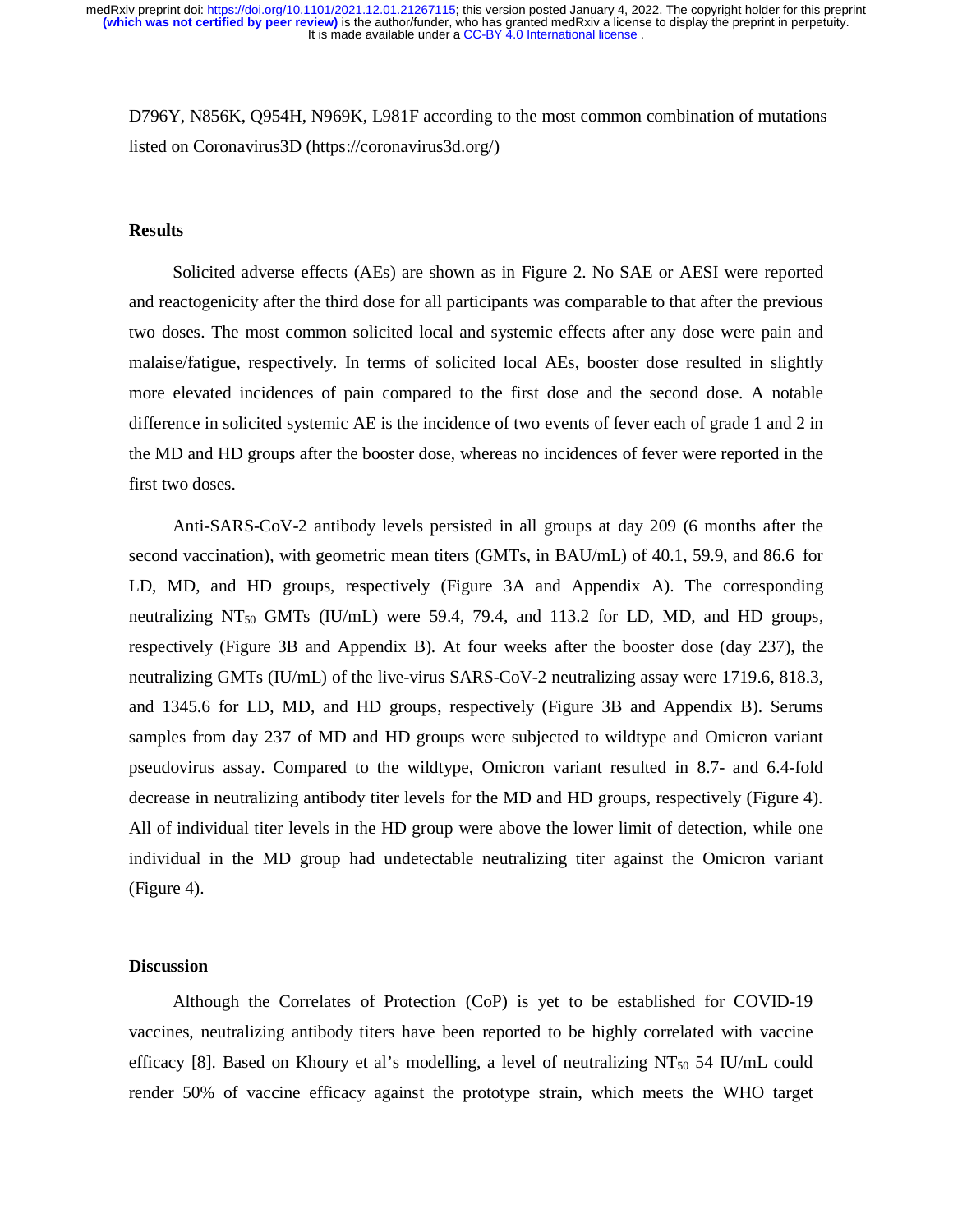product profile for COVID-19 vaccine approval. The trough, at 6 months after the primary two doses of MVC-COV1901, of neutralizing  $NT_{50}$  for MD group was 79.4 IU/mL, which still exceed the above cut-off. The dynamics of antibody titer after the second dose is similar to that of other vaccines, namely increasing to peak at 2 weeks after the administration and decline afterwards but remain detectable on day 209 [9]. The GMT of neutralizing antibody titers of MD showed a 6.2 fold-reduction (495.9/79.4) at 180 days - which is comparable to other platforms compared to the peak at 14 days after the second dose [10, 11]. At four weeks after the booster dose, a fold- increase of 1.7 (818.3/495.9) was noted compared to the previous peak. The results showed that antibody response against SARS-CoV-2 can be boosted by the third dose.

We have examined the immunogenicity of antibodies induced by three doses of MVC-COV1901 against the emerging Omicron variant. As in Figure 4, the neutralizing antibody GMT against the Omicron variant after three doses of MVC-COV1901 was lower than that of the wildtype, although at the high dose level the fold reduction was 6.4, lower than that of the MD group (8.7-fold). This result is in line with recent data that Omicron variant is resilient against majority of anti-SARS-CoV-2 monoclonal antibody drugs and convalescent sera, and two doses of currently available vaccines performed poorly against the Omicron variant [12-15]. Administration of booster doses were able to increase neutralizing activities against the Omicron variant as evident by booster doses of recombinant protein subunit vaccine NVX-CoV2373 and Moderna/Pfizer mRNA vaccines compared to only two doses of vaccines [3, 14, 15]. The data here supports the use of the vaccine in further clinical development that involves a third dose boost as protection against the dominant Delta and Omicron variants. Ongoing monitoring is planned and will give insights to antibody persistence after the third dose.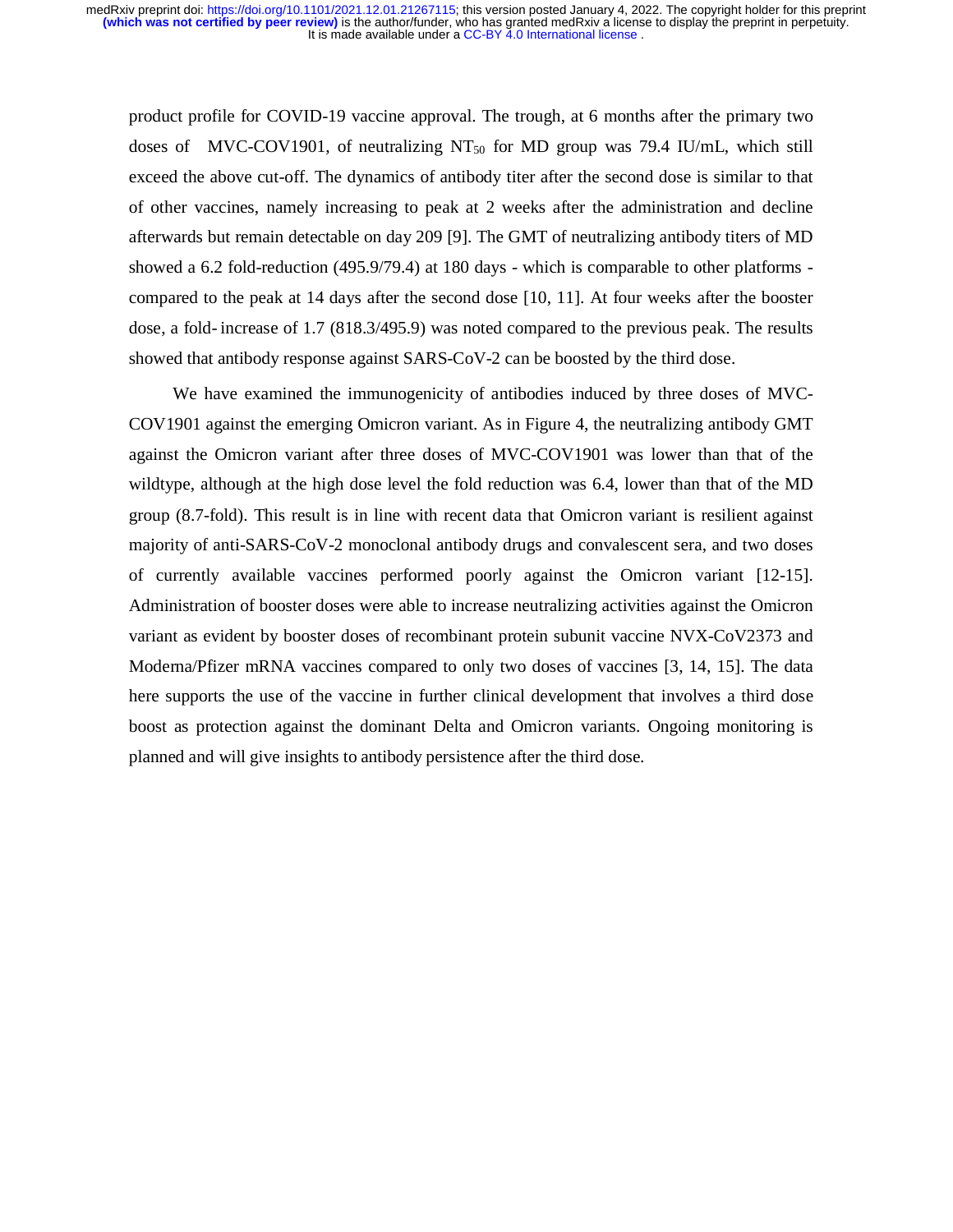

Figure 1. CONSORT flow diagram for the study.



**Figure 2.** Solicited local and systemic adverse events after 1st, 2nd, and 3rd dose of MVC-COV1901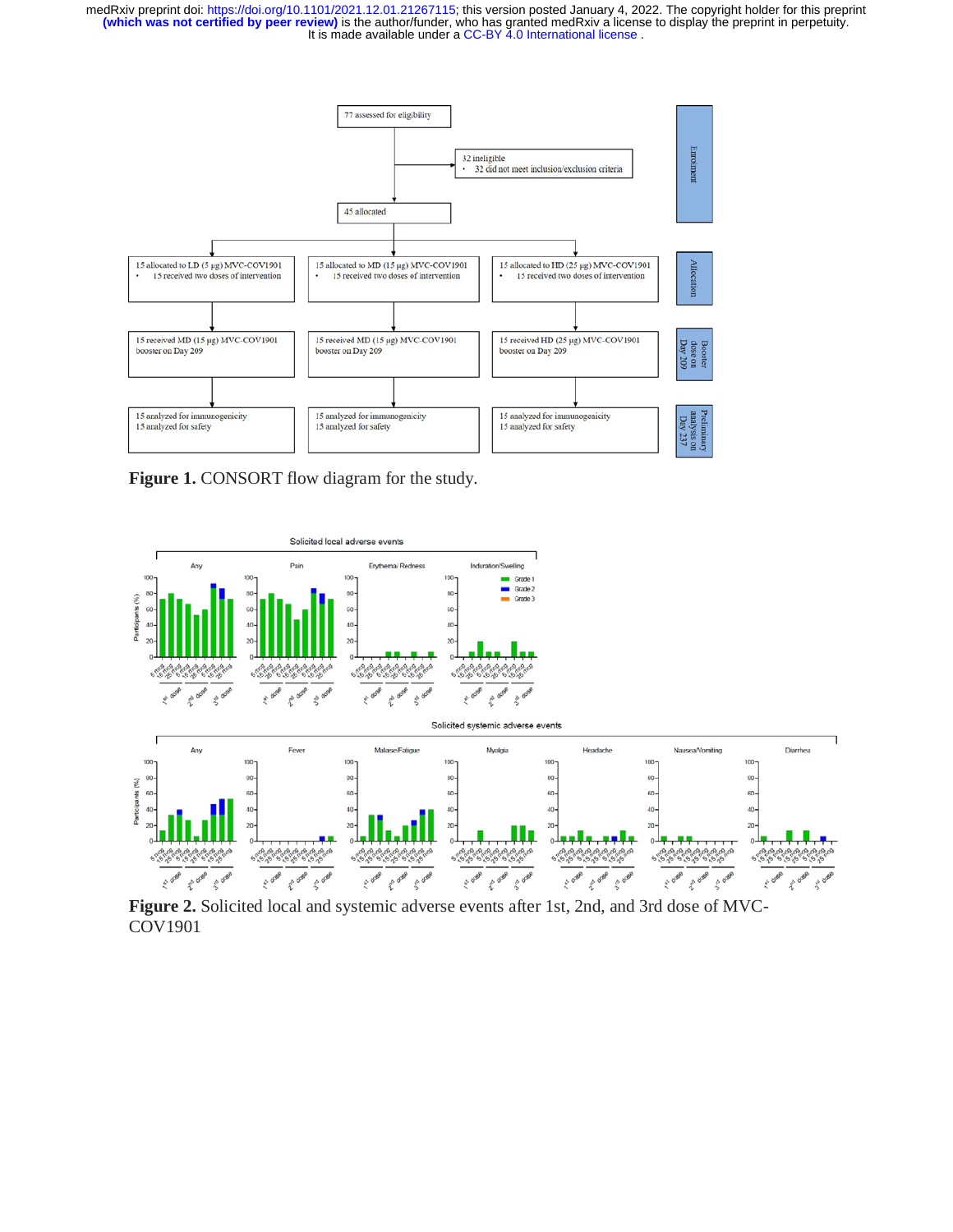It is made available under a CC-BY 4.0 International license. **(which was not certified by peer review)** is the author/funder, who has granted medRxiv a license to display the preprint in perpetuity. medRxiv preprint doi: [https://doi.org/10.1101/2021.12.01.21267115;](https://doi.org/10.1101/2021.12.01.21267115) this version posted January 4, 2022. The copyright holder for this preprint



**Figure 3.** Immunogenicity of MVC-COV1901 during the study course. Arrows at the bottom indicate the time of vaccination. Results are expressed as symbols representing the GMT and error bars representing the 95% confidence interval of **A)** anti-SARS-CoV-2 IgG antibody titer expressed in binding antibody titers (BAU/mL) and **B)** neutralizing antibody titer expressed in WHO International Units (IU/mL) of LD, MD, and HD groups at various time points.



**Figure 4.** Pseudovirus neutralization assay of pseudovirus with spike proteins of Wuhan wildtype (WT) or Omicron variant with serum samples from the MD and HD groups. Results are presented as symbols representing the individual  $ID_{50}$  titers and the black horizontal bar representing the  $ID_{50}$ GMT with error bars representing the 95% confidence interval. Dotted lines indicate upper and lower limits of detection.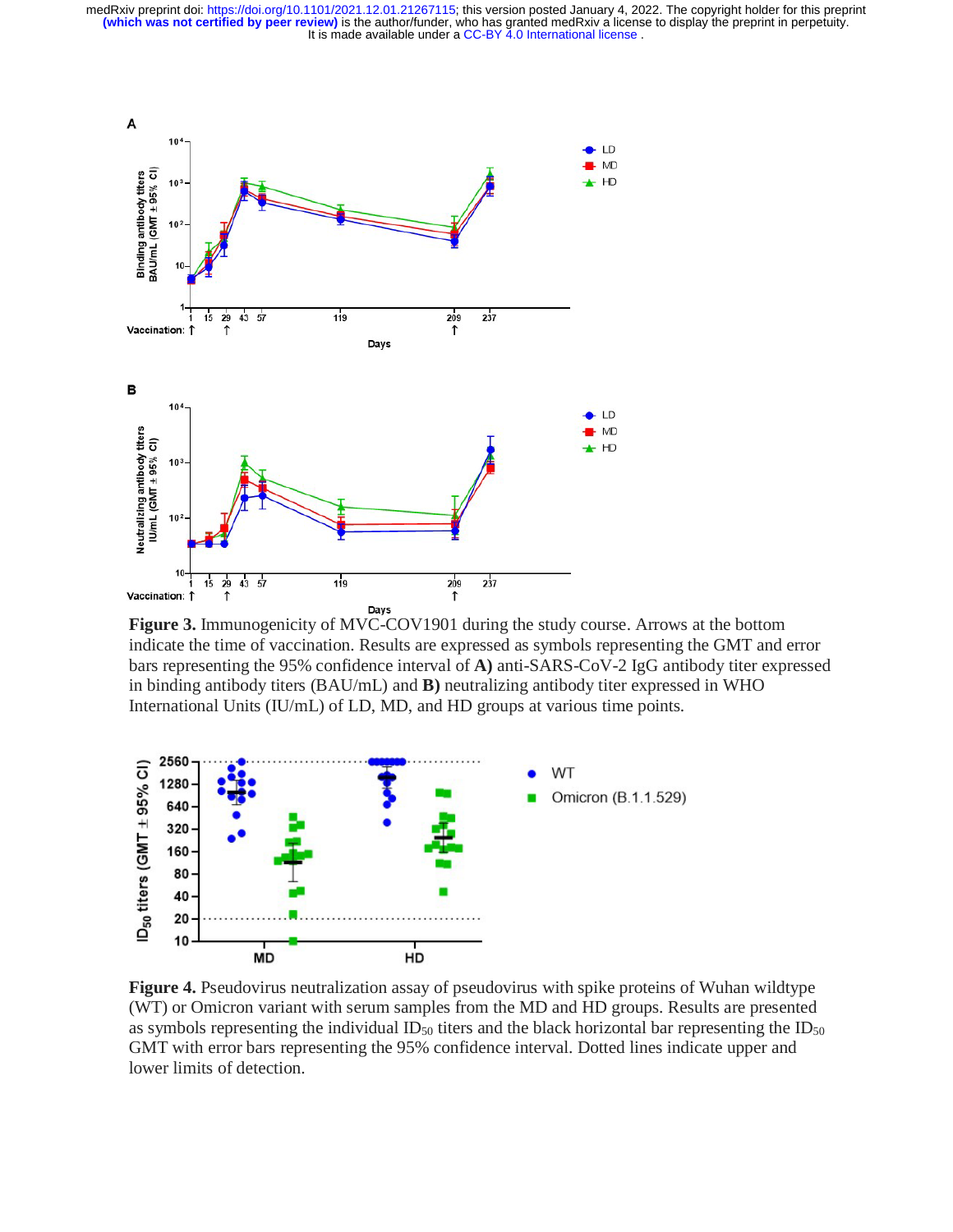## **Conflict of Interest Disclosure:**

H.-Y.C. and C.E.L. are employees of Medigen Vaccine Biologics Corporation and have received grants from the Taiwan Centers of Disease Control, Ministry of Health and Welfare. S.-M.H., S.- C.C., and S.-R.S. declared no conflict of interest.

All authors have reviewed and approved of the final version of the manuscript.

# **Funding/Support:**

Medigen Vaccine Biologics Corporation and Taiwan Centers for Disease Control, Ministry of Health and Welfare.

# **Role of the Funder/Sponsor:**

Medigen Vaccine Biologics (the study sponsor) had a role in study design, data analysis, and data interpretation, but had no role in data collection, or writing of the clinical report. Taiwan CDC of the Ministry of Health and Welfare had no role in study design, data collection, data analysis, data interpretation, or writing of the report.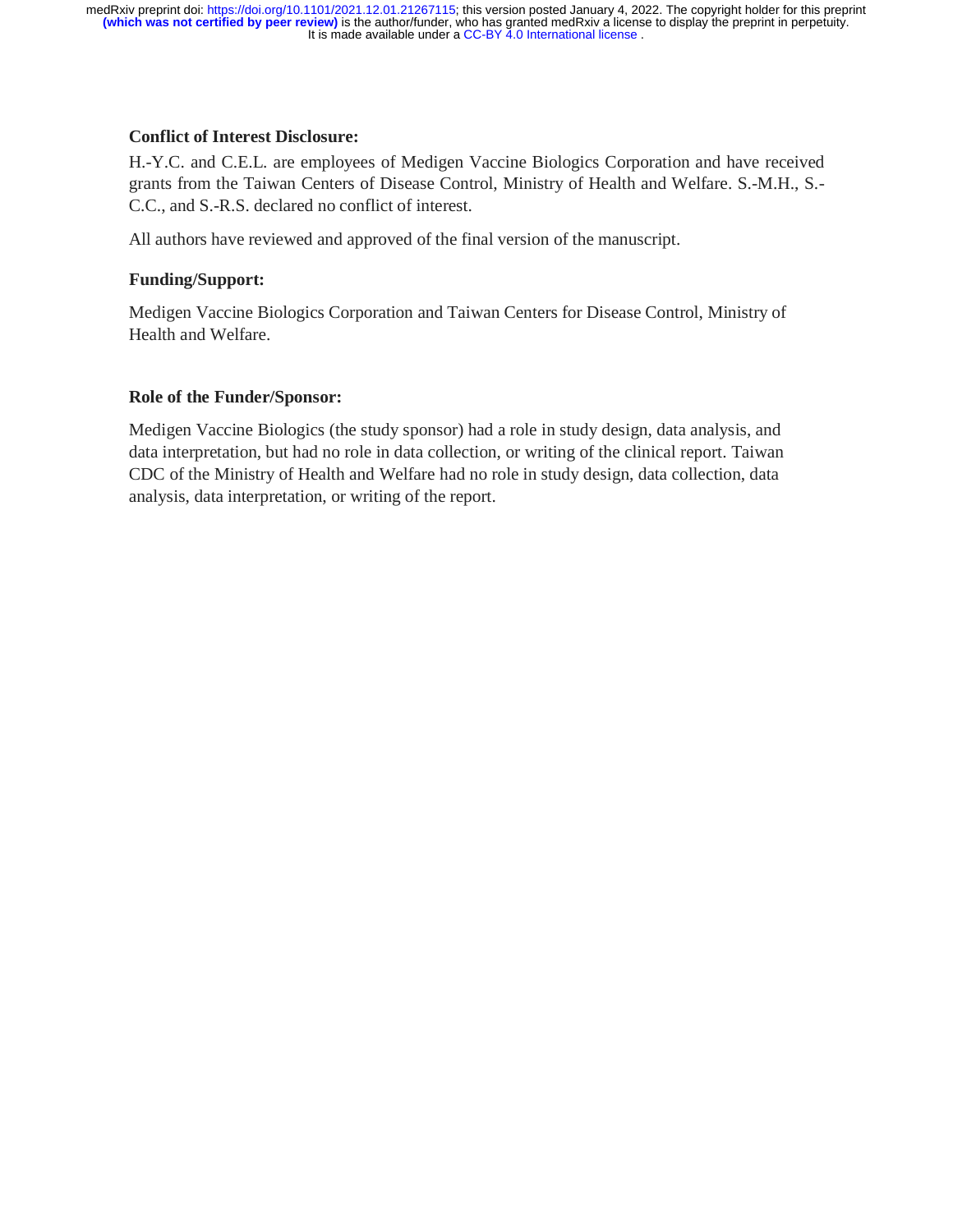### **Author Contributions:**

Concept and design: S.-M.H. Acquisition and interpretation of data: S.-M.H. and S.-C.C. Drafting of the manuscript: S.-M.H., H.-Y.C., C.E.L., and S.-C.C. Laboratory assays and data analysis: S.-R.S.

## **Additional Contributions:**

The Institute of Biomedical Sciences, Academia Sinica performed the neutralization assay. Members of Medigen Vaccine Biologics Corp. assisted in manuscript editing and revision.

## **Ethics Statement:**

The trial protocol and informed consent form were approved by the Taiwan Food and Drug Administration and the Research Ethics Committee of National Taiwan University Hospital. The trial was conducted in accordance with the principles of the Declaration of Helsinki and Good Clinical Practice. An independent data and safety monitoring board (DSMB) was established to monitor safety data and the trial conduct. This trial is registered at ClinicalTrials.gov: NCT04487210

## **References**

- 1. UK Health Security Agency. SARS-CoV-2 variants of concern and variants under investigation in England. Technical briefing: Update on hospitalization and vaccine effectiveness for Omicron VOC-21NOV-01 (B.1.1.529). December 31, 2021. Available at: https://assets.publishing.service.gov.uk/government/uploads/system/uploads/attachment\_dat a/file/1044481/Technical-Briefing-31-Dec-2021-Omicron\_severity\_update.pdf. Retrieved January 3, 2022
- 2. Levin EG, Lustig Y, Cohen C, Fluss R, Indenbaum V, Amit S, Doolman R, Asraf K, Mendelson E, Ziv A, Rubin C. Waning immune humoral response to BNT162b2 Covid-19 vaccine over 6 months. New England Journal of Medicine. 2021 Dec 9;385(24):e84.
- 3. Mallory R, Formica N, Pfeiffer S, Wilkinson B, Marcheschi A, Albert G, McFall H, Robinson M, Plested J, Zhu M, Cloney-Clark S. Immunogenicity and Safety Following a Homologous Booster Dose of a SARS-CoV-2 recombinant spike protein vaccine (NVX-CoV2373): A Phase 2 Randomized Placebo-Controlled Trial. medRxiv. 2021 Jan 1.
- 4. Choi A, Koch M, Wu K, Chu L, Ma L, Hill A, Nunna N, Huang W, Oestreicher J, Colpitts T, Bennett H. Safety and immunogenicity of SARS-CoV-2 variant mRNA vaccine boosters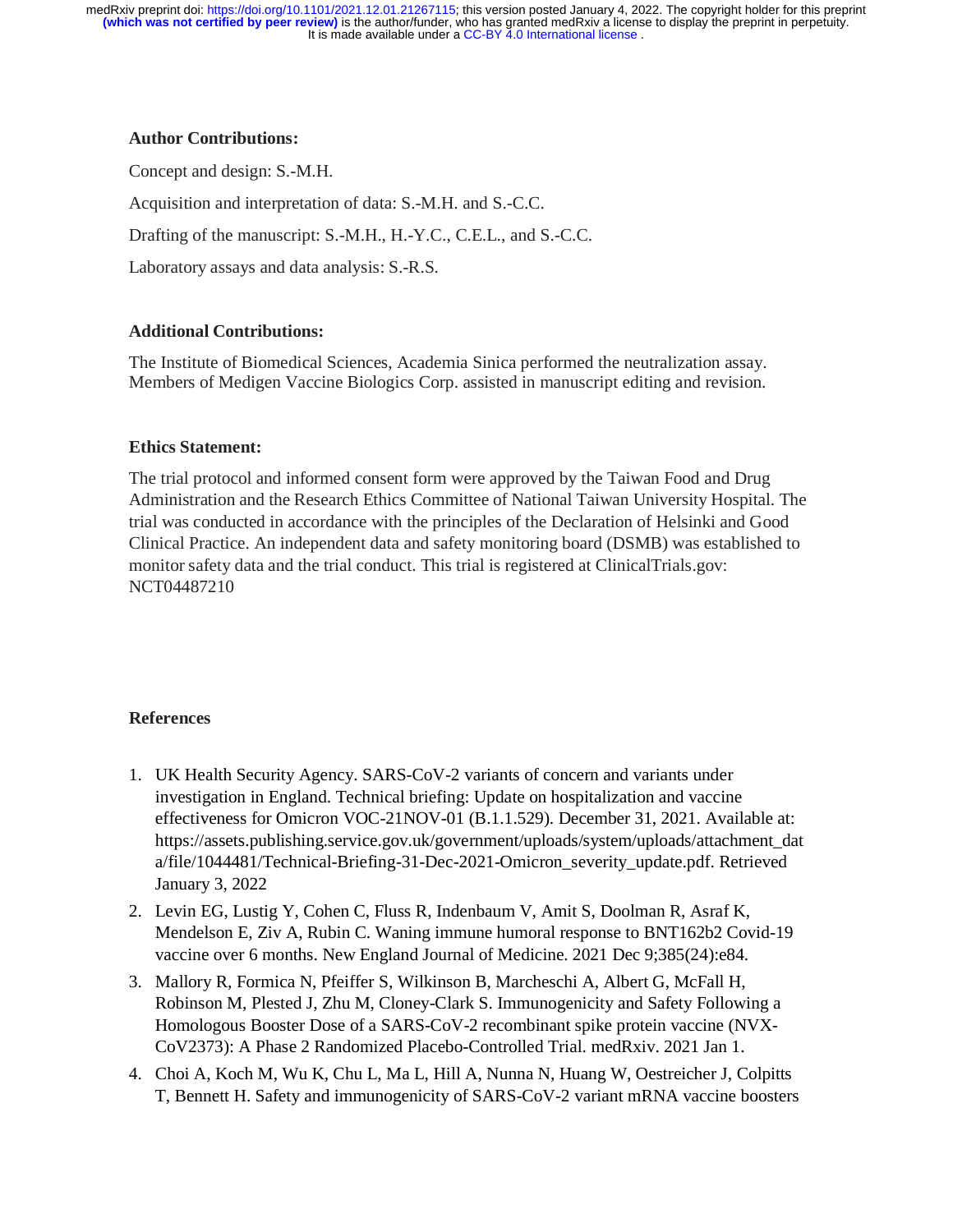in healthy adults: an interim analysis. Nature medicine. 2021 Nov;27(11):2025-31.

- 5. Munro AP, Janani L, Cornelius V, Aley PK, Babbage G, Baxter D, Bula M, Cathie K, Chatterjee K, Dodd K, Enever Y. Safety and immunogenicity of seven COVID-19 vaccines as a third dose (booster) following two doses of ChAdOx1 nCov-19 or BNT162b2 in the UK (COV-BOOST): a blinded, multicentre, randomised, controlled, phase 2 trial. The Lancet. 2021 Dec 2.
- 6. Hsieh SM, Liu MC, Chen YH, Lee WS, Hwang SJ, Cheng SH, Ko WC, Hwang KP, Wang NC, Lee YL, Lin YL. Safety and immunogenicity of CpG 1018 and aluminium hydroxideadjuvanted SARS-CoV-2 S-2P protein vaccine MVC-COV1901: interim results of a largescale, double-blind, randomised, placebo-controlled phase 2 trial in Taiwan. The Lancet Respiratory Medicine. 2021. DOI: 10.1016/S2213-2600(21)00402-1
- 7. Hsieh SM, Liu WD, Huang YS et al. Safety and Immunogenicity of a Recombinant Stabilized Prefusion SARS-CoV-2 Spike Protein Vaccine (MVC-COV1901) Adjuvanted With CpG 1018 and Aluminum Hydroxide in Healthy Adults: A Phase 1, Dose-Escalation Study. EClinicalMedicine 2021. DOI: 10.1016/j.eclinm.2021.100989
- 8. Khoury DS, Cromer D, Reynaldi A, Schlub TE, Wheatley AK, Juno JA, Subbarao K, Kent SJ, Triccas JA, Davenport MP. Neutralizing antibody levels are highly predictive of immune protection from symptomatic SARS-CoV-2 infection. Nature medicine. 2021 May 17:1-7.
- 9. Cromer D, Juno JA, Khoury D, Reynaldi A, Wheatley AK, Kent SJ, Davenport MP. Prospects for durable immune control of SARS-CoV-2 and prevention of reinfection. Nature Reviews Immunology. 2021 Jun;21(6):395-404.
- 10. Doria-Rose N, Suthar MS, Makowski M, O'Connell S, McDermott AB, Flach B, Ledgerwood JE, Mascola JR, Graham BS, Lin BC, O'Dell S. Antibody persistence through 6 months after the second dose of mRNA-1273 vaccine for Covid-19. New England Journal of Medicine. 2021 Jun 10;384(23):2259-61.
- 11. Erice A, Varillas-Delgado D, Caballero C. Decline of antibody titers 3 months after two doses of BNT162b2 in non-immunocompromised adults. Clinical Microbiology and Infection. 2021. DOI: 10.1016/j.cmi.2021.08
- 12. Lu L, Mok BW, Chen L, Chan JM, Tsang OT, Lam BH, Chuang VW, Chu AW, Chan WM, Ip JD, Chan BP. Neutralization of SARS-CoV-2 Omicron variant by sera from BNT162b2 or Coronavac vaccine recipients. medRxiv. 2021 Jan 1.
- 13. Cao Y, Wang J, Jian F, Xiao T, Song W, Yisimayi A, Huang W, Li Q, Wang P, An R, Wang Y. Omicron escapes the majority of existing SARS-CoV-2 neutralizing antibodies.
- 14. Planas D, Saunders N, Maes P, Benhassine FG, Planchais C, Porrot F, Staropoli I, Lemoine F, Pere H, Veyer D, Puech J. Considerable escape of SARS-CoV-2 variant Omicron to antibody neutralization. bioRxiv. 2021 Jan 1.
- 15. Carreno JM, Alshammary H, Tcheou J, Singh G, Raskin A, Kawabata H, Sominsky L, Clark J, Adelsberg DC, Bielak D, Gonzalez-Reiche AS. Activity of convalescent and vaccine serum against a B. 1.1. 529 variant SARS-CoV-2 isolate. medRxiv. 2021 Jan 1.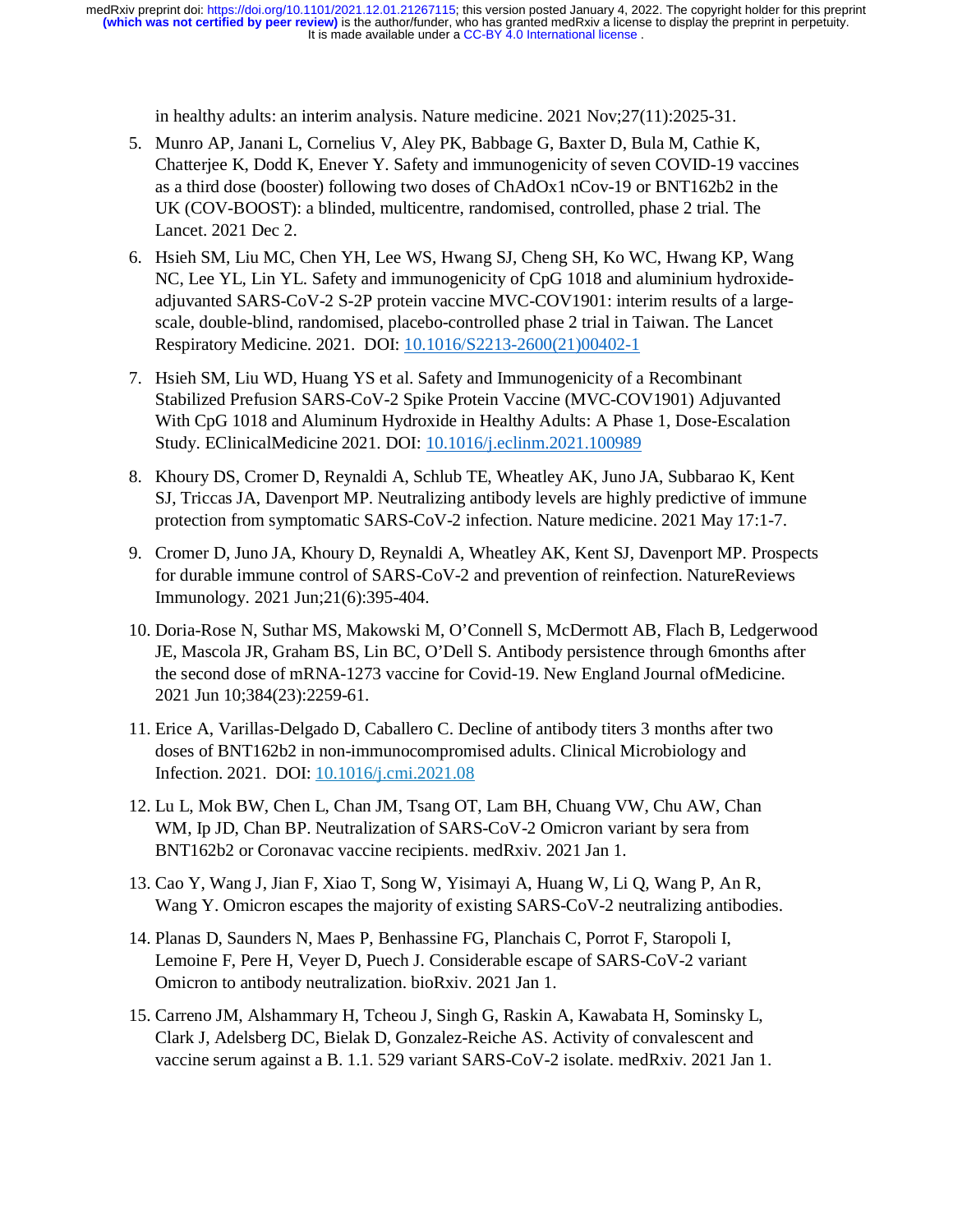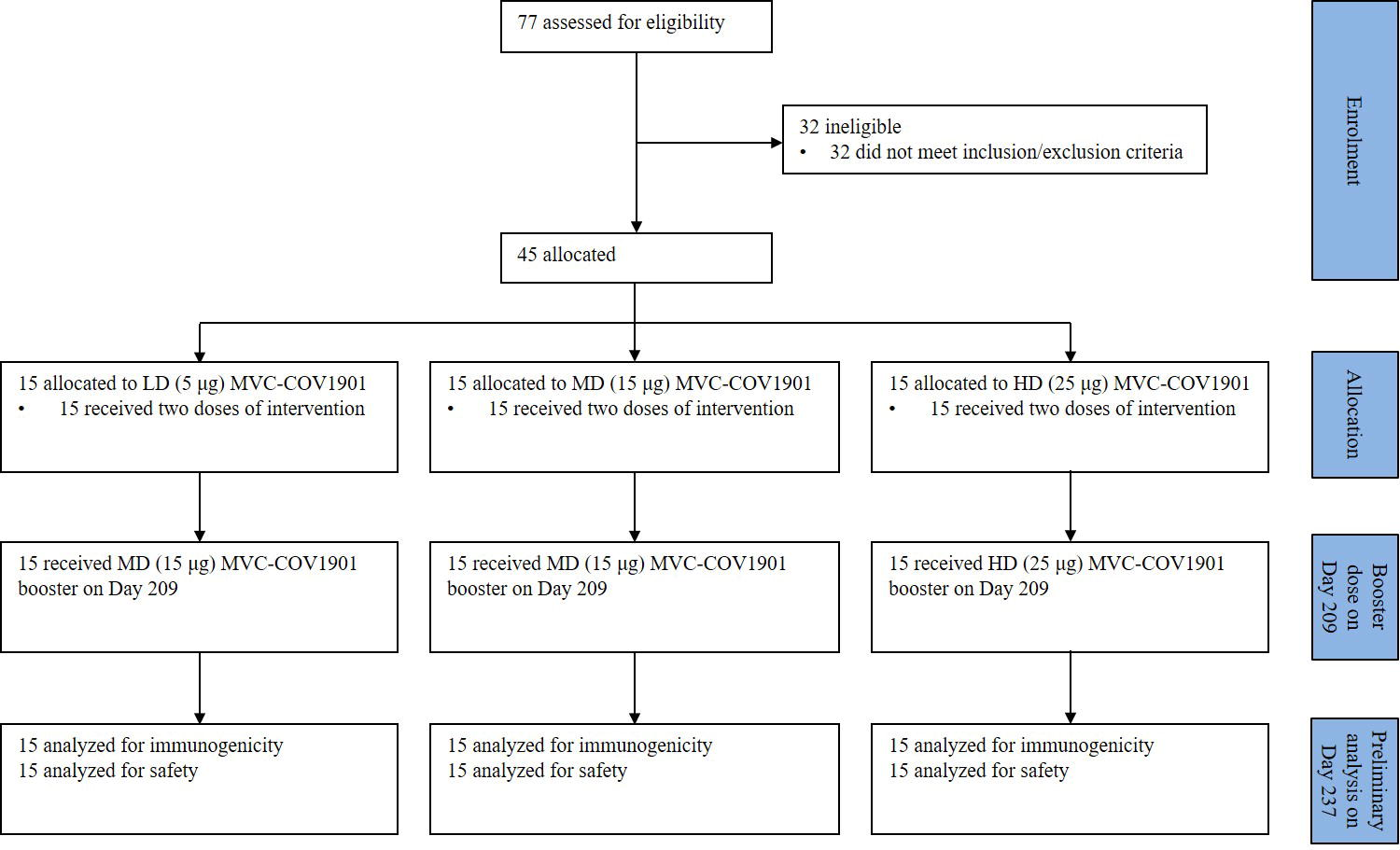

Solicited local adverse events

Solicited systemic adverse events

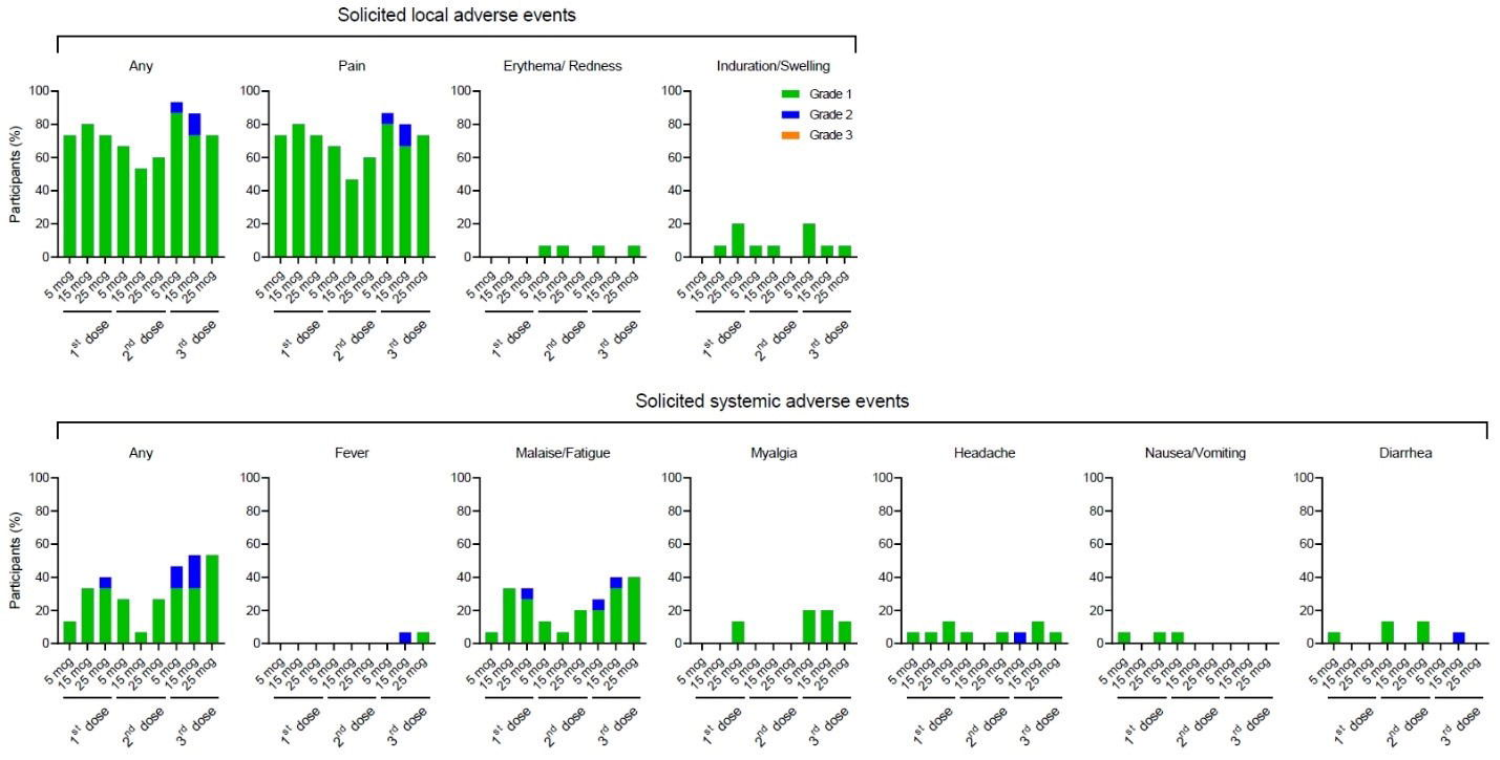